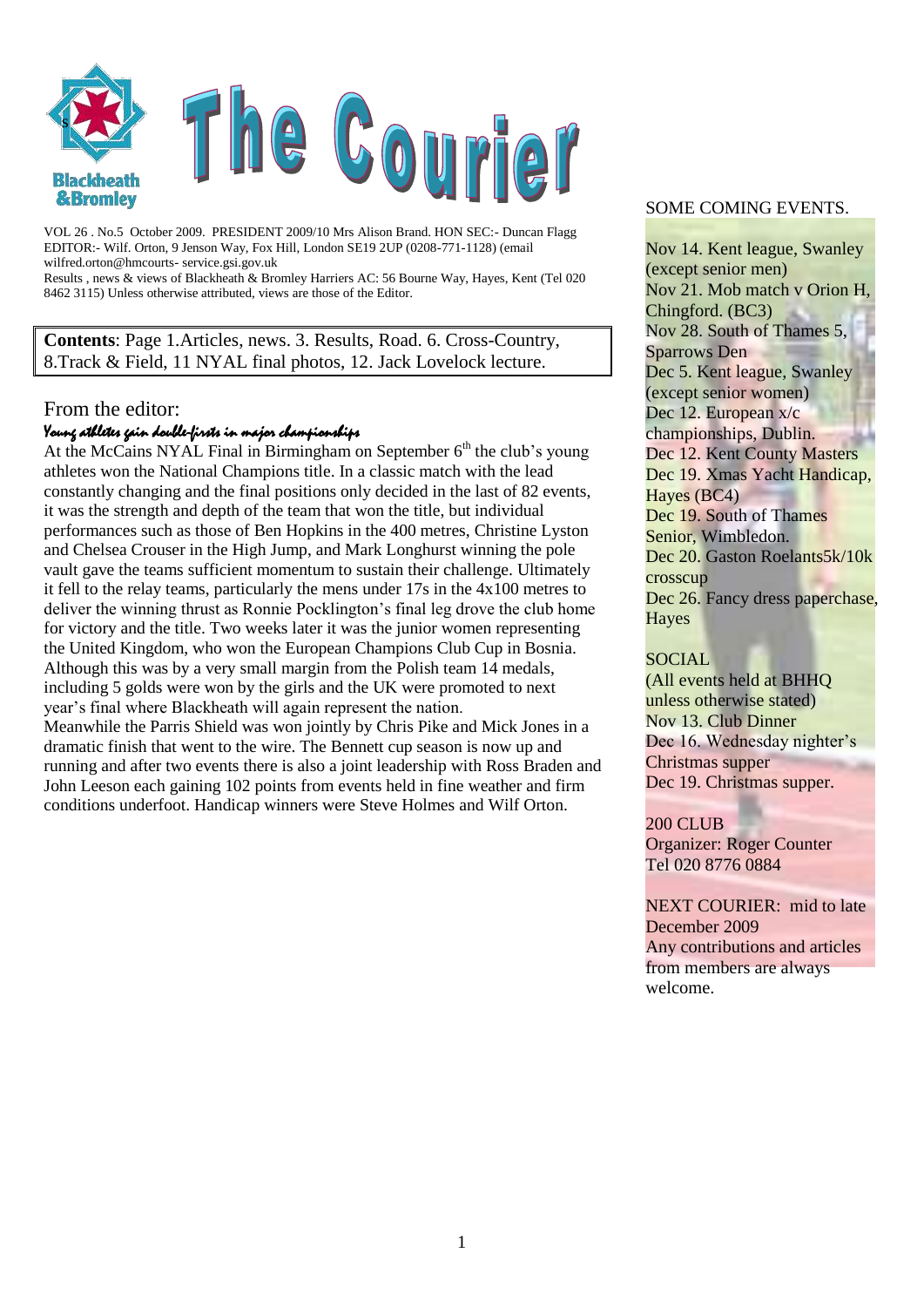#### 2

#### World Marters Championships, Lahti, Finland 28 July to 8 August 2009 Although only four members the Club were

included in the Great Britain squad at the World Masters Championships in Finland (due to various demands on eligible members) the select few were to achieve notable success in their respective disciplines. The championships were held Lahti, about 60 miles north east of Helsinki in conditions that were consistently warm and demanding especially in the longer races. Medals were won by David Taylor gaining

bronze in the 5,000 metres for the M45 category with a time of 15"38.26, and by Club Masters Captain Tom Phillips for the GB 4x100 squad on the last day of the championships when the quartet (Tom running third leg) secured the gold medal ahead of Finland and the USA. The time of 47.41 was the second fastest time recorded by a British M55 sprint team. It was to be the set of the set of the set of the set of the set of the set of the set of the set of the set of the set of the set of the set of the set of the set of the set of the set of the set of the set of the s

a great consolation for Tom who of all the Blackheath members of the GB squad had achieved consistently high finishes in his events. Fine performances in the heats and semi-finals of the 100 metres saw him running season's bests of 12.39 and 12.35 respectively to reach the M55 final of that distance, where he improved on this with a performance of 12.15 which earned him fifth place. This was followed by another final this time in the 200 metres, having qualified for this by winning his heat in 25.41, and as second fastest qualifier overall going into the semi-finals cruising to second place there in 25.12. For the final he had a great lane draw and in the home bend he was well placed for a medal. In third place almost to the end Tom clung on until the very last inches of the race, where he was denied the bronze medal by two hundredths of a second from Thomas Dickson one of two Canadians appearing in the final. Disappointed was he perhaps? Tom replied "What, at fourth place in a World Championship final?"

Meanwhile, Bill Foster in tough conditions gained good finishes in the long distance track events for the M50 category. He was sixth in the 5,000 metres, recording a time of 16"31.15, and battled it out to seventh in a tough 10,000 metres, with 34'45.2. Following his medal in the 5,000m, Dave Taylor was placed fourth in the M45 1500 metres in 4'24.38. In the M35 category sprint star Matt Richards reached the semi-finals by finishing in fourth place in both of his events, the 100 and 200 metres. He looked promising in qualifying but was to be eliminated in the former despite his 11.47 time, and in the 200 metres, he was one of two Britons eliminated in the same semi-final, where he ran 23.56. *Tom Phillips/WHO* 

#### The Parris Shield memorial series 2009

An exciting finale to this year's competition produced the tightest finish possible with two participants tying for top place. Going into the last event on September 2nd only one point had separated the top two contenders Mick Jones and Chris Pike and eight points seperated the top four which also included Melody Kane and Steve Holmes. In the event the competition went right to the wire as Chris came home four seconds and one place ahead of Mick (finishing ninth and tenth places respectively) so that both finished the six race series on 139 points each. For Chris it was particularly satisfying to claim a share in winning the shield after the experience of coming close to winning the Bennett Cup earlier this year by finishing third just behind Will Slack. Last year's winner Ian Swatton put up a strong defence of his title and finished strongly to hold onto sixth place.

Winners of the individual events were in chronological order Chris Daniel, Bernie Bater (pulling off an unprecedented two consecutive race wins), Wilf Orton (who could hardly be said to have been tested in accomplishing his sixth win in nine years), Ron Chambers and Lisa Ketteringham who in winning the last event in September had the unique distinction of gaining a first, second and third place in the same summer in this competition. Winners were once again presented with a bottle of wine (or some equivilent prize) but the practice of wearing the winner"s yellow T-shirt in the next race seems to have been abandoned.

The largest winning margin was 2 minutes and 34 seconds by Lisa Ketteringham while in contrast Bernie Bater shaded the next finisher by a mere 5 seconds in the first of his two victories in May.The fastest net times were recorded by Steve Holmes who was ultimately placed fourth overall. In three races he timed 16'53, 16'36 and best of all in the last event 16"22. The fastest time for the ladies came from Jane Bradshaw again in the last event, coming in just behind the competition"s joint winners in a time of 18"50.

The handicappers aimed for all runners to finish within a tight window and achieved this particularly in the June race with the narrowest range of 1 minute 58 seconds, albeit with the smallest field of runners. In other races all finishers came home within a range of 4 minutes but in the last event nearly six minutes separated the first and last finishers, probably due to the deteriorating light at the end, the last runners finishing in the gathering darkness just before 8pm. As in previous years the season was a success with well attended races producing interesting finishes and quality running, and once again well organised by Rob Brown and Steve Hollingdale

*WHO*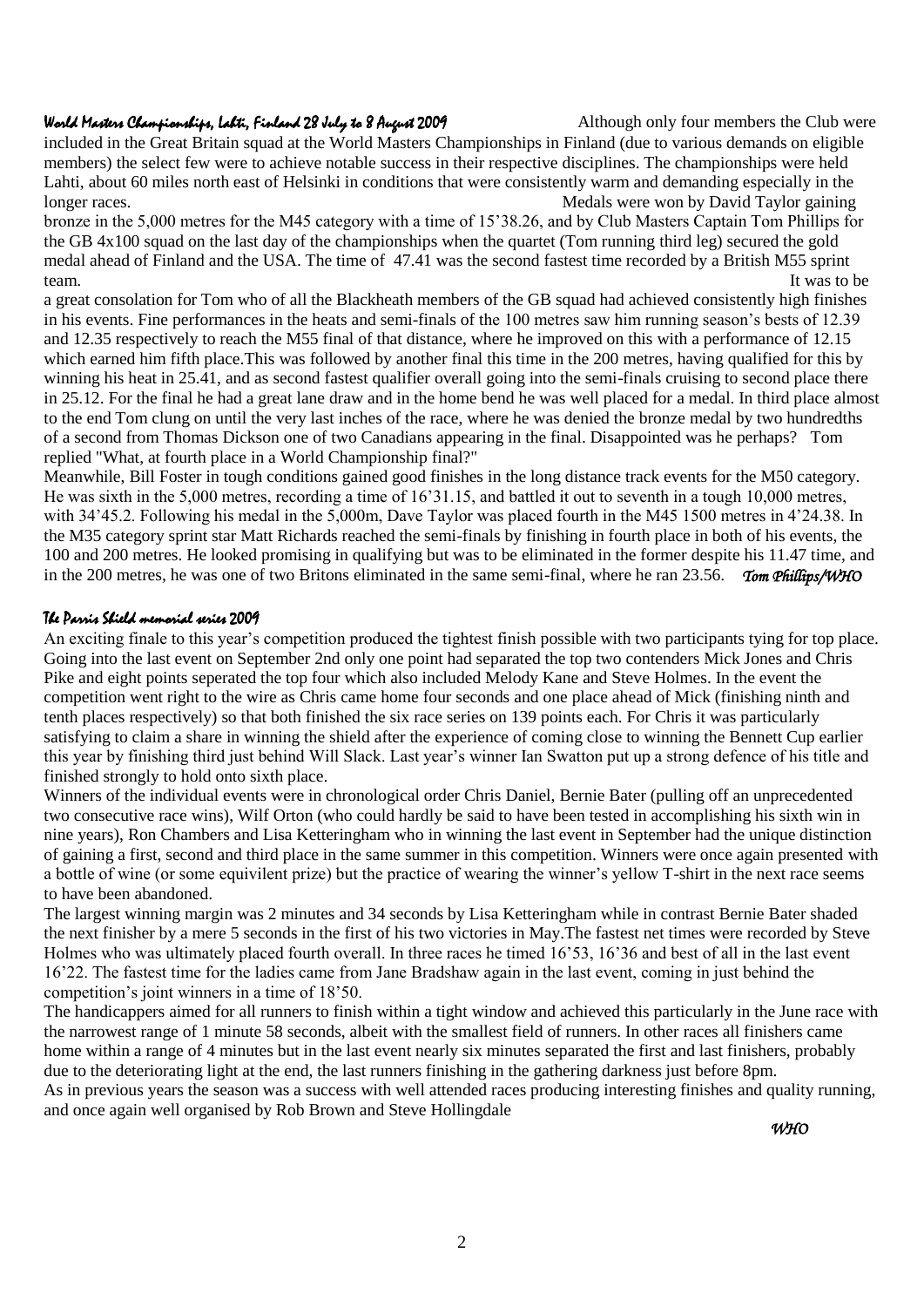## **The Courier October 2009. Results**

## Road.

**Marathons & half marathons**

**September 6th. Kent Coastal Marathon.** 55. D. King mv50 (3"34.07)- 137. P. Rodgers mv40 (4"13.24) **September 6th Kent Coastal Half Marathon.** 241. D. Hilliar mv40 (1'25.00)

**September 6th Bristol Half Marathon**. 20. P.Tucker (1:09"26)- 50. A.Conway (1:12"57)

**September 27th. New Forest Marathon**. 113. P.Rogers (3:41"37)- 446. R.Griffin (4:51"36)

**September 27th Windsor Half Marathon**. 1. S. Overall (1: 6"10)

**October 11<sup>th</sup> Henley Half marathon**. 1. A. Rayner (1:11'12)

**October 24th Beachy Head Marathon** 47. Andy Tucker (3:53")-174. Dave King (4:18")-195. Sarah Dowling (4:20")-232. Mathew Newins (4:25")-233. Mark Skelly (4:25")-234. Peter Burford (4:25")- 279. Iain Swatton (4:33")-342. John Leeson (4:40")-384.Trevor Delahoy (4:48")-453. Andrew Riches (4:57")-512. David Lewis (5:04")-513. Nigel Webb (5:04")

**Other distances**

**May 10th Berlin 10km.** G. Murray (1:10"18)

**July 5<sup>th</sup> City of Manchester 10km.** 1525<sup>th</sup> G. Murray (1:09'14)

**September 6<sup>th</sup> Cardiff 10km.** 17. A. Rayner (31'33)- 82./9<sup>th</sup> woman.E. Murty (37'48)

**September 6th Adidas Womens' 5km Challenge, Hyde Park.**18. B.Proctor (17"28)- 35. J.Hamer (19"27)

**September 13th Moray Marathon Elgin 10km**. 225. G. Murray (1:05"16)

## **September 13th. Kent Relay Championships, Dartford**

**4x100:** 1 BBHAC (G.Middleton, D.Asher-Smith, R.Dickins, C.Colegate (49.8))- 2 B&B B (F Read, J Moore, R Jones, V Hunt (52.2)); **3x800:** 1 BBHAC (J Jones, H Fletcher, S Salih (7"24.6))- 3 B&B B (E Self, H.Stenning, A Reed (7"44.0)) **U13 4x100:** 1 BBHAC (L.McDonald, O.Ogbeta, A.Hurlock, V.Olatunji (54.0)); **3x800:** 4 BBHAC (C. Rhule,L. Sidey, O.Chalmers (8"26.2))

**September 27<sup>th</sup> Southern Road Relays.** 5<sup>th</sup> place BBHAC (1:53'58) {leg 1. A. Bruce-Littlewood (12<sup>th</sup>/ 18'41)- 2. A. Rayner (4<sup>th</sup>/18'38)- 3. S. Holmes (13<sup>th</sup>/20'48)- 4. M. Skinner (6<sup>th</sup>/18'09)- 5. J. Poole (7<sup>th</sup>/19'28)-6. S. Overall  $(5^{th}/18'14)$ }

**September 20th Faversham 10km.** 298. R.Saiz (58"02)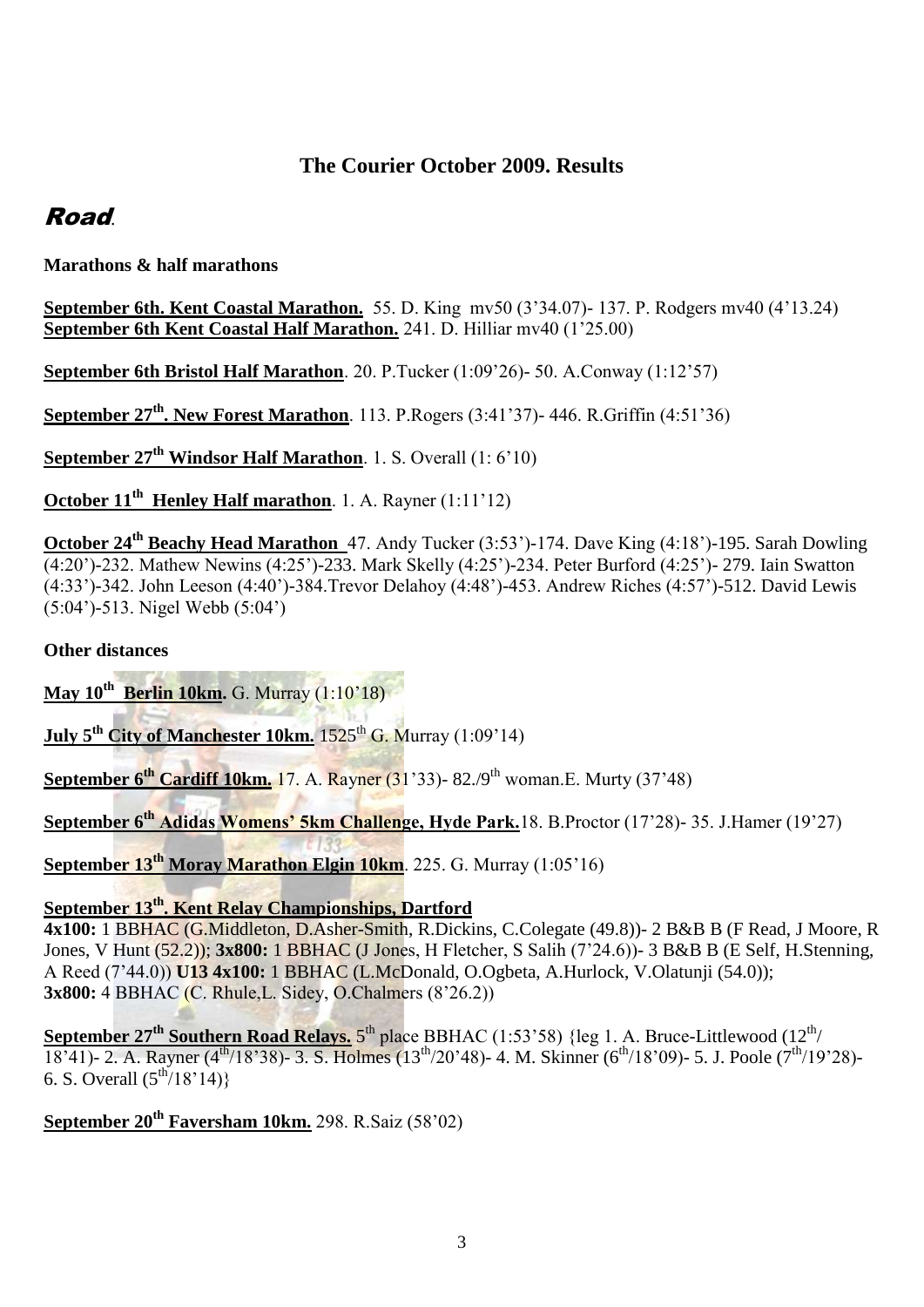**September 20<sup>th</sup> Portsmouth Victory 5.** 2. P. Tucker (25'00)- 8. A. Rayner (26'09)- 4<sup>th</sup> w. E. Murty (29'14)

**September 25th. Serpentine Last Friday of Month 5km**. 34.G.Coates (19"07)

**October 4th. Liverpool Asics 10km.** G. Murray (1:04"33)

**October 10th. Norman Park 5km**. 4. J. Selway (20"45)- 24. M. Peel

**October 11th. Petts Wood 10km.** 2. D.Marks (26.11)- 31. R. Braden (41"45)- 60. C. Pike (44"03)- 66. A. Lawes (44"17)- 92. A. Stocks (45"49)- 108 D. King (46"21)- 157. N. Barber (48"26)- 182. A. McDonough (49"48)- 192. M. Wade (49"48)- 2008. Z. Wood (50"12)- 388. S. Toulson (57"22)

**October 11th Dulwich Charity 10km, Dulwich Park**. 3. A. Gibbins (33"46)- 65. Ms F. Green (44"24)- 80. B. Wetherilt mv50 (45"23)- 148. J. Morris (48"56)- 258. J.E Sullivan mv65 (54"25)- 353. G. Stirling (1:01"21)

**October 11thAshford Givanda 10km**. 35. J. Hamer (3rd woman) (38"32)- 614. R. Siaz mv60 (57"17)

**October 11th Bushy Park 5km**. 1. M. Skinner (15.02)

## **October 17th ERRA National Road Relay Championships, Sutton Park, Birmingham.**

BBHAC women. 26th (1:04"16){leg 1.B.Proctor (25th/15"21)- leg 2. E.Murty 19th/15"38/*30'59*)- 22. J. Hamer (22nd/16"41/*47'40)*- 26. J.Bradshaw (26th/16"33/*1:04'13*)}. BBAC men 14th (1:47"51) {leg 1. A.Bruce-Littlewood (44th/18"20)- leg 2. A. Rayner (29th/17"56/*36'16*)- leg 3. A. Gibbins (27th/18"39/*54'55)*- leg 4. M.Skinner 17th/17"23/*1:12'18*)- leg 5. S.Overall (12th/17"03/*1:29'21*)- leg 6. J.Poole (14th/18"30/*1:47'51*)

**October 18th Croydon 10km,** 18.C.Keen (37"01)-38. C.Gentle (39"41) *(Winner Gzegorz Sobczyk (31'23))*

**October 18th Twickenham Cabbage Patch 10 miles.** 2. S. Overall (50"05). *(Winner Mourin Geele, Newham and Essex Beagles 50'03)* 

**October 25th BUPA Great South Run (10 miles).** 4. S. Overall (48"00)- 18. M. Skinner (49"55)- 25. A. Rayner (52"22)- 37. A.Gibbins (54"00)- 94. Richard Hall (1:04"39)

## **Parris Handicap Series**

**Race 6. September 2nd** 1. Ms L. Ketteringham (36.50/27.20){32 points}- 2. D.Leal (39"24/23"09) {30}-3. Ms C. Jones-Baldock (39'47/22'17) {28}- 4.A.Riches (39'56/20'41)  $\{26\}$ - 5.S. Holmes (40'07/16'22)  $\{25\}$ - 6. Ms M. Kane (40"14/20"29){24}- 7. I. Swatton (40"16/21"16){23}- 8. M.Compton (40"17/21"47){22}- 9. A. Stocks (40"21/19"36){21}-10. C. Pike (40"29/20"14)- 11.M. Jones (40"33/18"33) {19}-12. Ms J. Bradshaw (1st W) 40"35/18.50){18}-13. S.Pairman(40"38/19.23)-14. J.Daly (40"43/19"43){16}-15. A. Lawes (40"48/20"23){15}- 16. G. Coates (40"54/19"39){14}- 17. Ms A.Cilia (40"57/23"27){13}- 18. D. Beadle (41"01/18"46){12}- 19. D. Carton (41"14/21"14){11}- 20. Ms J. Eastbury (41"18/23"03){10}- 21. T. Delahoy (41"28/23"13){9}- 22. N.Ives (41"28/25"08){8}- 23. Ms C. Parkin (41"42/22"42){7}- 24. S. Freemantle (42"03"/25"33){6}- 25. D. Churchus (42"16/37"16){5}- 26. Ms. J. Jones (42"20/22"35){4}- 27. B. Bater (44"25/21"25){3}- 28. Ms S. Maslin (42"34/23"04){2}-29. A. Pickering/M.Cronin (42"38/31"38){1}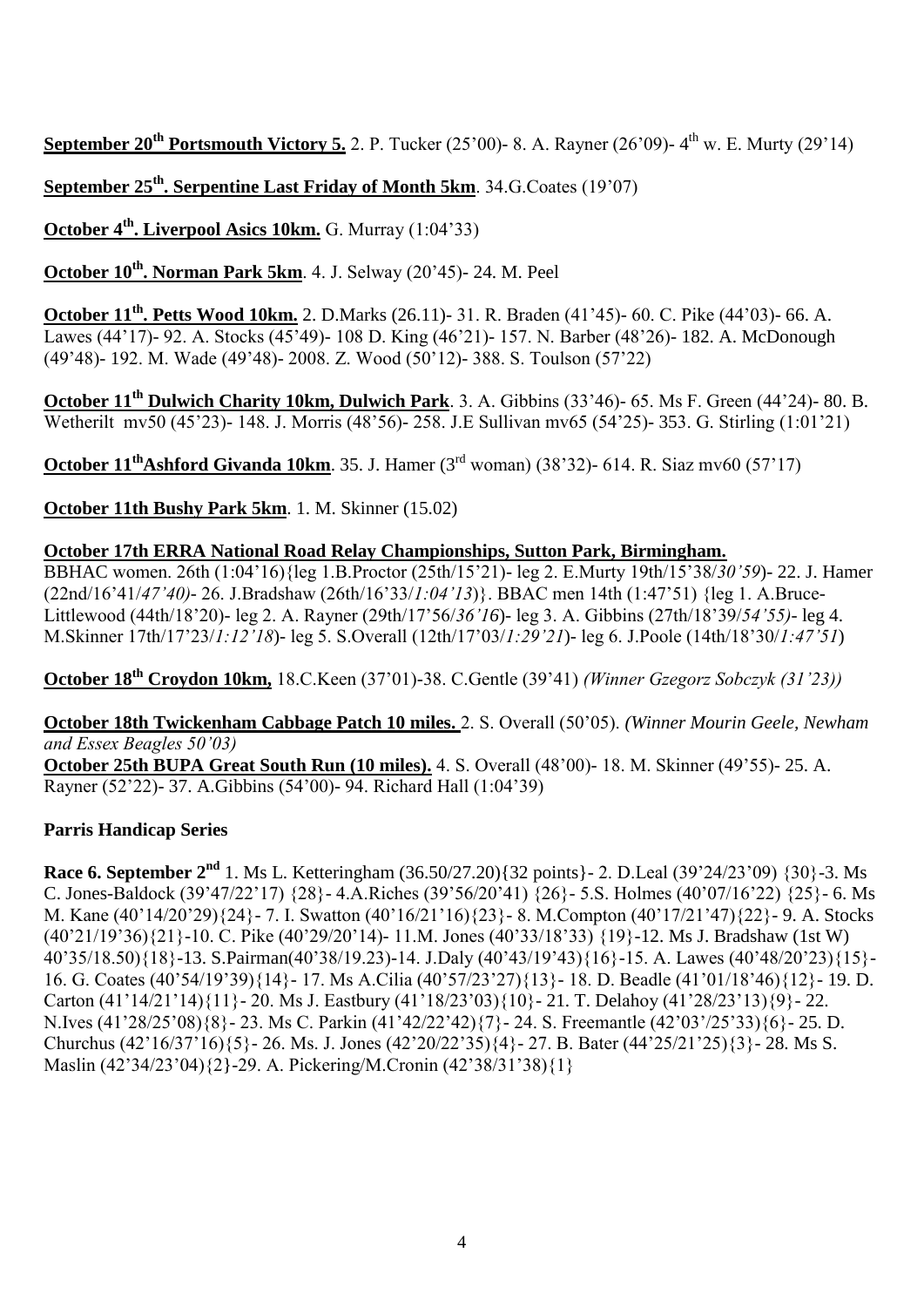## **Final positions**

(Positions of all participants for the six events together with total points and scores for each event. Overall competion winners in bold, and winners of each event in bold italic)

**=1. Mick Jones (37/37/11/11/24/19 139 points)- =1.Chris Pike (19/36/17/22/25/20 139)**- 3. Melody Kane (*26/ 34/20/32/24* 136)- 4.Stephen Holmes (*34/22/21/27/25* 129) -5. Mark Compton (*25/28/24/3/23/22* 125)- 6. Iain Swatton (*24/27/15/13/17/23* 119)-7. Lisa Ketteringham (*39/5/24/10/32* 110)- 8. Andy Lawes (*31/30/18/ 9/6/15* 109) -9. Dave Beadle (*33/18/18/20/12* 101)- 10. Bernie Bater (*14/ 43/ 28/ 8/ 2/ 3* 98) - 11.Jessica Jones (*30/ 29/ 21/ 9/ 4* 93)- 12. Adrian Stocks (39/ 5/18/ 21 83)- =13.Clare Parkin (27/ 32/ 8/ 7/7 81) -=13. Anne Cilia (*20/ 31/17/13* 81)- =13.Graham Coates (*16/25/16/ 10/14* 81)-=16. Wilf Orton (*33/28/15* 76)- =16. Carolyna Jones-Baldock (*10/ 8/ 14/16/28* 76) -=18.Justine Eastbury (*32/17/ 7/ 1/ 7/ 10* 74)- =18. Dave Leal (*3/ 11/ 30/ 30* 74) – 20.Cliff Keen (*23/ 14/14/ 21* 72) -21. Trevor Delahoy (*28/ 13/ 3/ 2/ 16/ 9* 71) -22.Ian Montgomery (*22/ 24/ 19* 65) - 23. Dave Carton (*17/18/ 6/ 8/11* 60)- 24. Colin McEntee (*6/15/ 26* 47)- =25. Chris Daniel (*41* 41)- =25. Gareth Evans (*41* 41)- =25. Richard Daniel (*29/12* 41)- =25. John Turner (*9/19/13* 41)- 29. Ron Chambers (*6/34*40)- =30. Becky Woodhouse (*4/35* 39)- =30. S. Pairman (*22/17* 39)-=30. Jane Bradshaw (*21/18* 39) -33. David Churchus (*7/ 10/1/12/ 3/5* 38)- =34.Glen Read (*12/ 5/20* 37)- =35 Jay Galley (*15/ 21* 36)- =35. Neil Ives (*18/10/ 8* 36)- =35 Hannah Cook (*35* 35)- 37.Martin Lundie (*26/4* 30)- 38. Peter Rogers (*28* 28)- 39. Craig Daly (*13/14* 27)- =40. Tom Leeson (*26* 26)- =40.Mark Russell (*26* 26)- =40 Jason Daly (*9/ 1/ 16* 26) -=40 Andy Riches(*26* 26)- =44.Mike Gasson (*8/15* 23)- =44 Dick Griffin (*4/19* 23)- 47. Paul Hills (*22* 22)- =48.Darren Wilson (*11/ 9* 20)- =48. Michael Hegesippe (*20* 20)- 50. Mark Ellison (*19* 19)- 51.Rebecca Smith (*16* 16)- 52. Clem Leon (*13* 13)-=53. Mark McKinnon (*12* 12)- =53. Amber Reed (*12* 12)- 55. Sarah Dowling (*11* 11) -56. Tracey Ashenden (*6/ 4* 10)- 57. Ken Daniel (*7* 7) -=58. Roy Watkins (*2/ 4* 6)- =58. Steve Freemantle (*6* 6)- 60. Sheridan Morris (*5* 5)- =62. Dave King (*5* 5)- =62. Zoe Barnett (*3* 3)- =63 Andy Watkins (*2* 2)- =63 John Robinson (*2* 2) =63 -Sophia Maslin (*2* 2)- =66.Della Niyazi (*1* 1)- =66. Nicole Hamilton-Smith (*1* 1)- =66 Tony McKeown (*1* 1) =66.Alan Pickering (*1* 1)- =66.Mike Cronin(*1* 1)

### **Walking events.**

**September 4/6th Guernsey Road Walks** 3km 7**.** D.Hoben (SWC) (19"50); 19.4 miles 10. D.Hoben (3:58"49)

**September 6th Southern Vets league Final, Ashford** 4. P. Hannell (2<sup>nd</sup> M50) (11'18.8).

**September 12th 1 hour walk , Dartford** 9. P.Hannell (*SWC)* (9,790 metres)

**October 10th Enfield 5km, Lea Valley.**7. S. Lightman (28"12)- 12. P.Hannell (29"23)- 28. D.Hoben (33"40).

**October 17th Cambridge Harriers League 5km, Bexley** 17.D**.**Hoben (*SWC*) (36"14).

**October 24th Steyning AC Open 10km** 7. S.Lightman (*SWC*) (1:0"02)- 9. P.Hannell (*SWC*) (1:01"07)- 20.D.Hoben (*SWC)* (1:10"33)

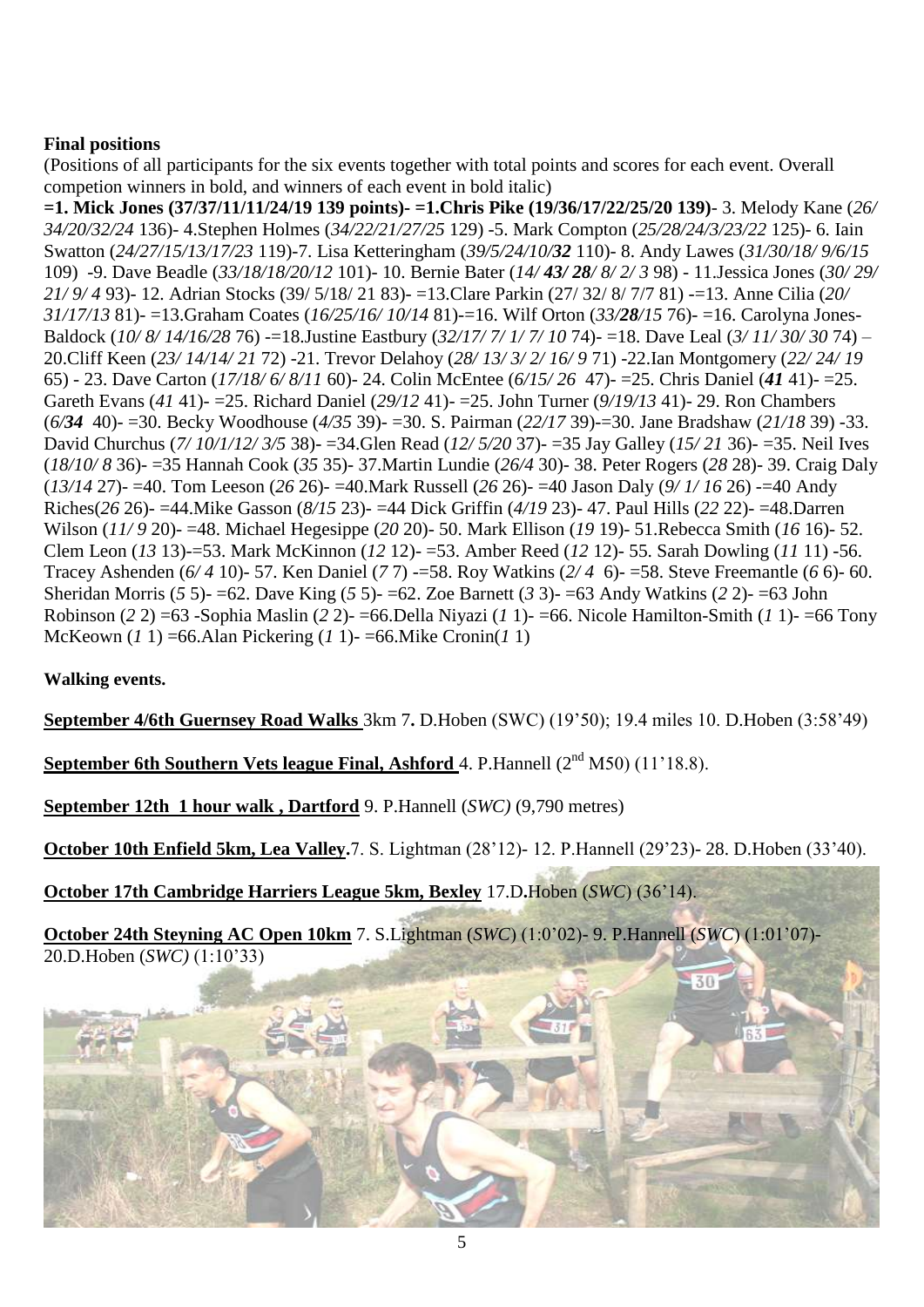# Cross Country

## **October 3rd. Kent XC League, Capstone Park.**

Sen. Men.10,000m 2.A.Bruce-Littlewood (31"10)- 9.A.Gibbons (32"12)- 27. J.Baptist-Phillip(34"20)- 50. R. Daniel (36"20). U17 men 5,000m. 7. S.Jackson(18"53)- 10. RYates (19"20)- 11.H.Kurtyanik (19"16)- 14. W. Mercer (19"41)-17.G.Proctor (19"53)- 29. R.Braden (21"00). U15 boys 3,000m 14.Tom.Greenhill (18"10). U13 boys 3,000m 6. William Fuller (12"58)- 17. Richard Webb (14"12)- 23.Tom Desborough(15"10). Sen & Vets women 5,000m. 4. S.Budd (20"31)- 8. J.Butler (21"45)- 17. C.Jones-Baldock (22"45)- 27. V.Mitchell (23"17)- 31. S. Elmquist (23"36). U15 girls 3,000m 1. Saffron Salih (13"17)- 7. Amber Reed (14"07)- 12. Hannah Cook (15"05)- 13. Jessica Jones (15"08)- 14. Hope Stenning (15"11)- 15. Isabel Jackson (15"11)- 16. Holly Fletcher (15"23). U13 girls 2,500m 2. Georgina Taylor (12"10)- 7. Samantha Leighton (12"37)- 12. Lucy Sidey (13"10)- 14. Holly Walman (13"16)

## **October 24th Kent XC League, Tonbridge**

Sen.men 10,000m. 6.A.Bruce-Littlewood (34"42)- 26.I.Frith (37"49)- 46. M.Airey (40"07)- 62.B.McShane (42"28)- 73. M.Ellison (43"25)- 89. G. Coates (44"33)- 116. A.Stocks (48"44) Sen.Women 5,000m 6. J.Hamer *U20* (22"11)- 29.V. Mitchell (25"13)- 37.C.Jones-Baldock (26"14)- 49.A.Cilia (28"15) U20 women 3,500m 3.A.DeMatos (21"50) U17 women 3,500m 6.A.Mitchell (19"42)-8. D.Critchley (20"15)- 14. K.Galley (21"47)- 15.C.Parkin (22"13). U17 men 5,000m 11. P.Sesemann (20"15)-13. W.Mercer (20"27)- 15. S. Jackson (20"36) -17.G. Proctor (20"47)- 21.R Yates (21"35)- 22. H.Kurtyanek (21"41)- 23.R. Braden (21"42)- 28. G.Vacharopoulos (22"03) U15 girls 3000m 3.Amber Reed (14"02)-11. Jessica Jones (15"32)- 17. Hope Stenning (16"13)-18. Isabel Jackson (16"13)-21. Holly Fletcher(16"41) U15 boys 3,000m 18.Adam Willis (18"18)- 21.Thomas Greenhill (18"54)- 24. Jake Iowade (19"10) U13 girls 2,500m 4.Georgina Taylor (11"12) -6.Charlotte Rhule (11"32)- 8. Samantha Leighton (11"35) -15. Lucy Sidey (12"16) -16.Bekki Keyte (12"32) U13 boys 3,000m 22. Thomas Desborough (15"50)

### **Bennet Cup Events**

### **September 19th. Will Bolton Cross Country Relays, Sparrows Den.**

Lap 1. 1. A. Bruce-Littlewood (*BBHAC A*) (12"41)- 10. S. Holmes (*BBHAC C)* (14"08)- 11. R. Ryan (*BBHAC B)* (14"32)- 12. S. Jackson (*BBHAC E*) (14"43)- 13. G. Proctor (*BBHAC F*) (14"45)- 20. C. Williams (*BBHAC D)* (15"47)- 24. C. Griffin (*BBHAC mixed K*) (16"02)- 27. S. Pairman (*BBHAC L*) (16"57)- 28. A. Lawes (*BBHAC H)* (17"01)- 29. A. Tucker (*BBHAC J*) (17"01)- 35. A. Stocks (*BBHAC M*) (17"56)- 41. J. Leeson (*BBHAC G*) (18"45)- 42. S. Belaon (*BBHAC Women B*) (19"00)- 43. A. De Matos (*BBHAC Women D*) (19"08)- 50. J. Eastbury (*BBHAC Women A*) (20"30).Lap 2. 1. M. Skinner (*BBHAC A*) (25"35/12"54)- 8. J. Thorpe (*BBHAC B*) (27"57/13"25)- 11.S.Cooper (*BBHAC C)* (29"29/15"21)- 16. R. Braden (*BBHAC F*) (31"56/16"13)- 21. R. Hall (*BBHAC D*) (31"56/16"09)- 22. G. Williams (*BBHAC J*) (32"06/15"05)- 26. M. Ellison (*BBHAC L*) (33"10/16"13)- 30. S. Salih (*BBHAC Women C*) (24"20/16"44)-35. J. Phelan (*BBHAC M*) (35"51/17"55)- 38. D. Leal (*BBHAC H*) (36.32/19"31)- 43. S. Hollingdale (*BBHAC G*) (39"25/20"40)- 44. H. Cook (*BBHAC Women D*) (39"47/20"39)- 45. A.Cilia (*BBHAC Women A*) (40"06/19"36)- 47. J. Montgomery (*BBHAC Women B*) (41"00/22"00) Lap 3. 1. P. Tucker (*BBHAC A*) (38"59/13"24)- 9. M. Skinner (*BBHAC C)* 42"25/12"56)- 10. R. Daniel (*BBHAC B)* (42"54/14"57)- 14. W. Mercer (*BBHAC E)* (44"48/15"11)- 18. J. Halls (*BBHAC F)* (47"36/16"38)- 21. R. Parrott (*BBHAC L*) (48"26/15"16)- 25. S. Littlewood (*BBHAC Mixed K*) (49"26/17"39)- 27. M. Compton (*BBHAC J)* (50"47 /18"41)- 28. J. Jones (*BBHAC Women C* (52"06/17"46)- 30. B. Bater (*BBHAC M*) (53"07/17"16)- 37.C.McEntee (*BBHAC H*) (55"13/18"41)- 40.W.Slack (*BBHAC G)* (58"00/18"35)- 42. S. Maslin (*BBHAC Women D*) (59"14/19"27)- 43. A. McDonagh (*BBHAC Women A*) 59"40/19"34)- 44. K.O"Mahoney (*BBHAC Women B*) (1:01"33/20"33). Lap 4.1.A.Rayner (*BBHAC A*) (51"33/12"34)- 9. M. Airey (*BBHAC B*) (57"29/14"35)- 12. S. Cavey (*BBHAC C)* (58"22/15"57)- 13. H. Kurtyanek (*BBHAC E*)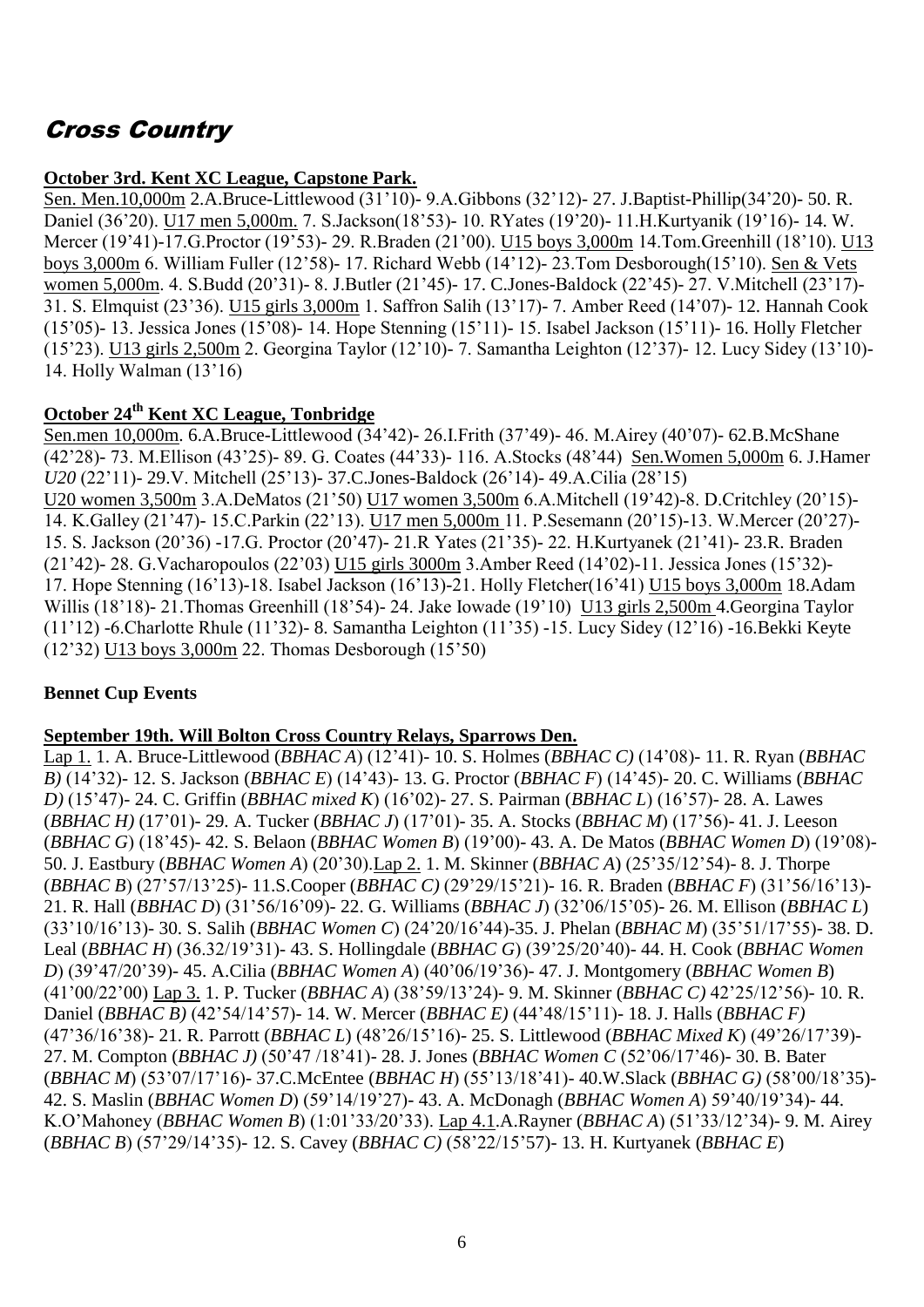(59"39/14"51)- 20. A. Booth (*BBHAC F*) (1 :04"55 /16"21)- 25. J. Butler (*BBHAC Mixed K)* (1 :06"33/17"05)- 26. D. Carton (*BBHAC L*) (1:06"33)/18"07)- 27. C. Pike (*BBHAC J*) (1:08"11/17"24)- 34. M. Jones (*BBHAC G*) (1:13"47/15"47)- 37.T.Delahoy (*BBHAC H*)(1:15"15/20"02)- 38.J.Bradshaw (*BBHAC Women D*) (1:15"18/16"04)- 40. S. Singer (*BBHAC Women B*) (1:16.06/14"33)- 41. C. Jones-Baldock (*BBHAC Women A*) (1:17"43/18"03)-44. P.Shepheard (*BBHAC M*) (1:25"31/32"24) U13/15 Lap 1. 3.W.Ruiz (*U15A)* (13"46)- 6. R. Webb (*U13A*) (14"09)- 9. J. Selway (*U15B)* (15"14). Lap 2. 6. T. Desborough (*U15A*) (15"16)- 8. H. Warman (*U15B*) 32"46/17"32)- Lap 3. 4. W. Fuller (*U13 B*) (13"53)

#### Handicap leading places

*1. S. Holmes (10'28) {60 points}- 2. M. Compton (10'31) {59}- 3. C. Jones-Baldock (10'33) {58}*- 4. J. Jones (10"36) {57}- 5. A.Mitchell (10"36) {56}- 6. R.Yates (10"44) {55}- 7. A.Bruce-Littlewood (10"46) {54}- 8. J. Thorpe (11"00) {53}- 9. J. Leeson (11"00) {52}- 10. S. Jackson (11"03){51}- 11. R. Braden (11"03) {50}- 12. S. Littlewood (11"04) {49}- 13. G. Proctor (11"05){48}- 14. K. Daniel (11"05){47}- 15. R. Daniel (11"27) {46}- 15. S.Hollingdale (11"30){45}- 17. A.Rayner (11"34){44}- 18. M.Jones (11"37){43}- 19. C.Griffin  $(11'37)\{42\}$  - 20. W. Mercer  $(11'46)\{41\}$ 

### **October 10th. Club 5 Championships, Keston.**

Unless shown below under leading handicap places<sup>\*</sup> the clock time and net time (in italics) of each athlete given with handicap position and points.

1. A.Bruce-Littlewood (28"15/*26'55*){27th/32 pts}- 2.A.Gibbins\* (28"43)- 3. P.Sessemann\* (30"16)- 4. S. Holmes (31"11/*28'21*){50th/11}- 5. R.Yates(32"52/*26'42)*{25th/36}-6. D.Beadle (33"42/*26'32*) {21st/40} - 7. M.Jones\* (33"52)- 8. Ms J.Hamer\* (34"01)- 9. M.Watling\*(34.02")- 10. R.Hall\* (34"09)- 11. D.Marks (34"20/*28'10*) {47th/14)- 12. G.Williams (34"27*/26'42*){26th/35}- 13. B.McShane (34"37/*26'42*){24th/37}- 14. R.Braden\* (34"42)-15. M.Ellison (34"44/*26'29*) {21st/38}- 16. A.Tucker (34"48/*26'53*) {28th/33}-17.Ms J. Bradshaw\* (34"54)- 18.C.Griffin\* (35"11)-19.G.Coates\* (35"15)- 20. K.Daniel (36"02/*28'17*){49th/12}- 21.S.Pairman\* (36"11)- 22. I.Taylor (36"28/*27'48*) {42nd/19}-23. R.Minting (36"29/*27'41*){32nd/29}-24. J.Halls (36"37/*27'47)* {41st/20}- 25. Ms A. Reed\* (36"54)- 26. A.Lawes (37"11/*27'11*) {37th/24}- 27. C. Pike (37"14/*26'39*)- 28. S. Haley\* (38.05)- 29. R.Brown (38"06/*26'56*){29th/32}- 30. A.Stocks (38"47/*26'47*) {26th/35}- 31. D. Carton (39"06/*26'56)*{31st/30}-32. Ms M. Kane (39"28/*27'08*){34th/27}-33. I. Swatton\* (39"49)- 34. J. Leeson\* (40"05)- 35.Ms S.Elmqvist (40"17/*28'17*){48th/13}-36. Ms J. Jones (40"46/*27'50*){44th/17}-37. W.Slack (40"24/*27'09*) {35th/26}- 38.P. Hills (41"29/*27'49*){43rd/18}- 39. Ms S. Belaon *guest* (41"39)- 40. M. Wade\* (41"42)- 41.T.Delahoy (42"05/*26'35*){22nd/39}- 42. D.Leal (42"10/*27'10*){36th/25}- 42. Ms C. Parkin\* (42"49)- 44.Ms Z.Wood (43"18/*32'18*){54th/7}- 45.Ms A.Cilia (43"48/*37'28*){39th/22}- 46.A. Grace\* (44"09)- 47 W. Orton\* (44"19)- 48. Ms J. Eastbury (44"21/*27'41*) {40th/21}- 49. S. Hollingdale (45"40/*27'05*) {33rd/28}- 50. M. Russell (46"48/*30'48)* {53rd/8}- 51.C.Rowe(47"56/*28'10*) {46th/15}- 52.C. Painter (48"13/*38'53*) (51st/10}- 53. N. Ives (53"36/*27'16)* {38th/23}- 54. B. Wilson (53"19/*30'19*) {52nd/9}- 55. R. Chambers (1:06"45/*27'55*) {45th/16} Handicap leading places.

*1.W.Orton (24'19){60 points}- 2. S.Haley (24'55){59}- 3. A.Gibbins (25'13) {58}* - 4. P.Sesseman (25"16){57}- 5. G. Coates (25"25){56}-6.C.Parkin (25"29){55}-7. J.Hamer (25"31){54}-8. M.Watling (25"42){53}- 9. R. Braden (25"42){52}- 10.A. Reed (25"44){51}- 11.J.Leeson (25"45){50}-12.M. Jones (25"47){49}- 13. R.Hall (25"49){48}-14. M. Wade (26"02) {47}- 15. J. Bradshaw (26"24){46}-16.I.Swatton (26"29){45}-17 A.Grace (26"29){44}-18. C.Pike (26"45){43}-19.C.Griffin (26"31){42}- 20.S.Pairman (26"31){41}

### Bennett Cup leading places after 2 events.

1. R. Braden (102 points)- 2. J. Leeson (102)- 3. M. Jones (93)- 4. R. Yates (92)- 5. A. Bruce-Littlewood (86)- 6. C. Griffin (85)- 7. Ms J. Bradshaw (83)- 8. R. Hall (79)- 9. Ms A. Reed (76)- 10. S. Hollingdale (74)- 11. Ms J. Jones (74)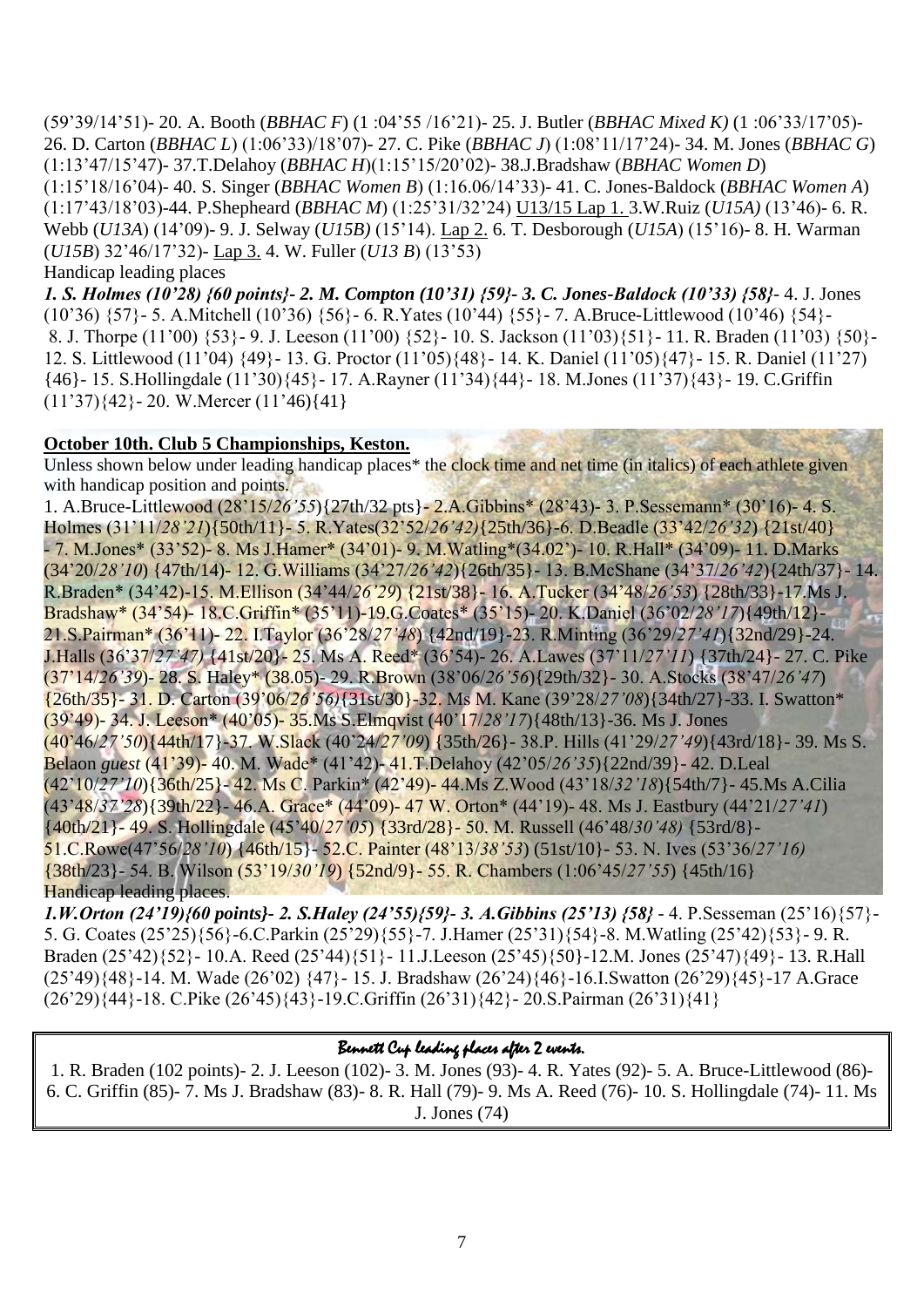# Track & Field

### **July 28-August 8th. World Masters Championships, Lahti, Finland.**

M45 1500m 4. D. Taylor (4"24.38); 5000m 3. D. Taylor (15"38.26). M50 5000m 6. W. Foster (16"31.15) ; 10000m 7. W. Foster (34"45.25). M35. 100m (heat 4) 4. Richards (11.57)- SF 7.Richards (11.47) ; 200m heat 4. M. Richards (23.29)- SF .7.M.Richards (23"56). M55.100m heat1 2. T. Phillips (12.39)- SF. T.Phillips (12.35)- F. 5. T. Phillips (12.15) ; 200m heat 1. T. Phillips (25.41)- SF 2. T.Phillips (25.12)- F. 4. T. Phillips (25.17) ; 4x100m (Tom Phillips 3rd leg for GB team finishing 1st in 47.41)

**August 31st. Aviva British Grand Prix Gateshead**. 100m 6. M.Douglas (11.82)

#### **September 6th UKA NYAL Leauge Finals Birmingham Alexander Stadium.**

U17 men 100m A string. 4. R. Pocklington (11.49) G3\*- B. String.3. K. Daly (11.75) G4 ; 200m A 1. R. Pocklington (22.54) G1\*- B. 1. K. Daly (23.04) G3\*; 400m A. 2. R. Pocklington (51.18) G2\*- B. 3. J. Pettet (52. 46) G3\*; 800m A. 7. R.Yates (2"12.88) - B.7. R.Braden (2"24.36); 1500m A.1.P.Sesemann (4"12.15) G3\*- B. 3. O. Taylor (4"31.74); 3000m A.5. S.Jackson (10"00.36) - B.1.G. Proctor (10"05.0);100m Hurdles A. 2 B.Hopkins (14.04) G2<sup>\*</sup>- B. 4.D. Hamilton (15.92); 400m Hurdles A. 2 B. Hopkins (55.7) G1<sup>\*</sup>- B. 5.J. Appiah (66.11);1500m S/Chase A.7. H.Kurtayanek (5"17.83)- B.5.W.Mercer (5"20.12); Hjump A.7. O.Taylor (1.50m)- B.5.J.Pettet (1.50m); LJump A.2. M.Longhurst (6.33m) G1\*- B.6.K.Daly (4.95m); TJump A.2. M.Longhurst (13.00m) G1\*-B.2.T. Jenkins (11.99m) G4; Pvault 1. M. Longhurst (4.41m) G1- B.3. O.Taylor (2.10m) ; Shot A.3. E.Zorro (13.64m) G1\* -B.2.M.Takpak (11.12m) G4\*; Discus A. 7. M.Takpak (27.68m) G3\*- B.7 D.Hamilton (20.18m); Hammer A.4 M.Takpak (40.94m) G3\*- B.3 T.Jenkins (24.63m); Javelin A.7. D.Hamilton (23.59m)- B.6.T.Jenkins (13.61) G2\*; 4x100m Relay 5th place{J.Pettet, E.Zorro, K.Daly, R.Pocklington DQ}; 4x400m Relay 1st place{B.Hopkins, J.Pettet, B.Parkin, R.Pocklington (3"27.34)}.U/15 boys 100m A. 2 Anton Daly (11.68) G1\* –B.4 Kyle Bernard (12.07) G3\*; 200m A. 2. Anton Daly (23.34) G1\*-B.6.Reuben Fakoua (25.76); 400m A. 5. Joshua Oyedele (55.01) G2\*- B.2.Harry Smith (55.08) G2\*; 800m A.7.Louis Hopgood (2"19.4) –B.4.Tom Greenhill (2"18.48) G4; 1500m A. 6.Alex Lister (4"46.08)-B.5.Will Ruiz (4"56.15); 80mHurdles A. 2.Aaron Lloyd (11.89) G1\*- B.6.Nyaz Chowdhury (14.51); HJump A.2. Reon Gowan-Wade (1.60m) G3- B.=6.Anthony Moore (1.45m); PVault A.7. Louis Hopgood (2.00m)- B. 6.Adam Willis (2.00m) ; LJump A 3.Reon Gowan-Wade (5.82m) G1-B. 1.James Allen (5.50m) G2; Shot A. 5. Daniel Hollett (10.45m) G4\*- B.3. Joshua Ajiboye (10.38m) G4\* ; Discus A.3. Nyaz 31 Chowdhury (31.20) G3\*- B. 3. Joshua Ajoboye (27.85) G4; Javelin A. 6.Liam Cater (33.50m) G4\*-B. 6.Reuben Fakoya (25.32m); Hammer A. 8. Joshua Ajiboye (27.00) G4\*- B. 8. Joel Shonibare (19.91m) ; 4x100m Relay 2<sup>nd</sup> place {Aaron Lloyd, Kyle Bernard, Reuben Fakaya, Anton Daly (47.17)\*}; 4x400m Relay 5th place {Joshua Oyedele, Raphael Meloney, Harry Smith, Anton Daly (3'53.24)\* U/13 boys 100m A. 7. Jonathan Holmes (14.0) G4-B. 5. Joshua Dalsan (13.95) G4; 200m A. 8. Joshua Shonibare (29.01) G4 –B.5. Ayo Adiboye (28.70) G4- 800m A. 4. Sean Sturrock (2"27.82) G3\*-B. 3. Thomas Powell (2"34.1) G4 ; 1500m A. 6. William Fuller (5"06.6) G3-B.5. Richard Webb (5"09.76) G4; 75m Hurdles A. 4. Kieran Gowan-Wade (13.52) G2- B 4. Sam Willis (14.23) G4- HJump A. 3. Gabriel Evans (1.35m) G3- B. 3. Kieran Gowan-Wade (1.30m) G4; LJump A. 7. John Pairman (4.18m) G4-B. 6.George Poyner (3.96m); Shot A. 3. Bobby Cribben (9.53m) G1- B.4. Michael Essam (7.27m) G4; 4x100m Relay 4th place (53.76\* U17 women. 100m.A.6.A.Lalemi-Jacobs (13.17)- B. 7.R.Walker (13.95); 200m 5.A.Lalemi-Jacobs (27.2)- B.6. L. Stevens (28.0) ; 300m A.3. K.Galley (42.4)- B.4.R.Robinson (44.49)\* ; 800m A. 5. E. Nolan (2"24.08) G4\*- B. 2. K.Galley(2"23.13) G4\*; 1500m A.6. E.Nolan (5"20.66)- B.7.M.Kane (5"41.29); 3000m A.3. D. Critchley (11"33.62) G4- B.6. C.Parkin (12"52.41); 80mHurdles A.2. S.Duffy (13.0) G4\*- B.1. N.Nelson-Roberts (12.97) G4\* ; 300mHurdles A. 4. C.Crowser (48.06) G3\*- B. 1. S. Duffy (47.62) G3\*;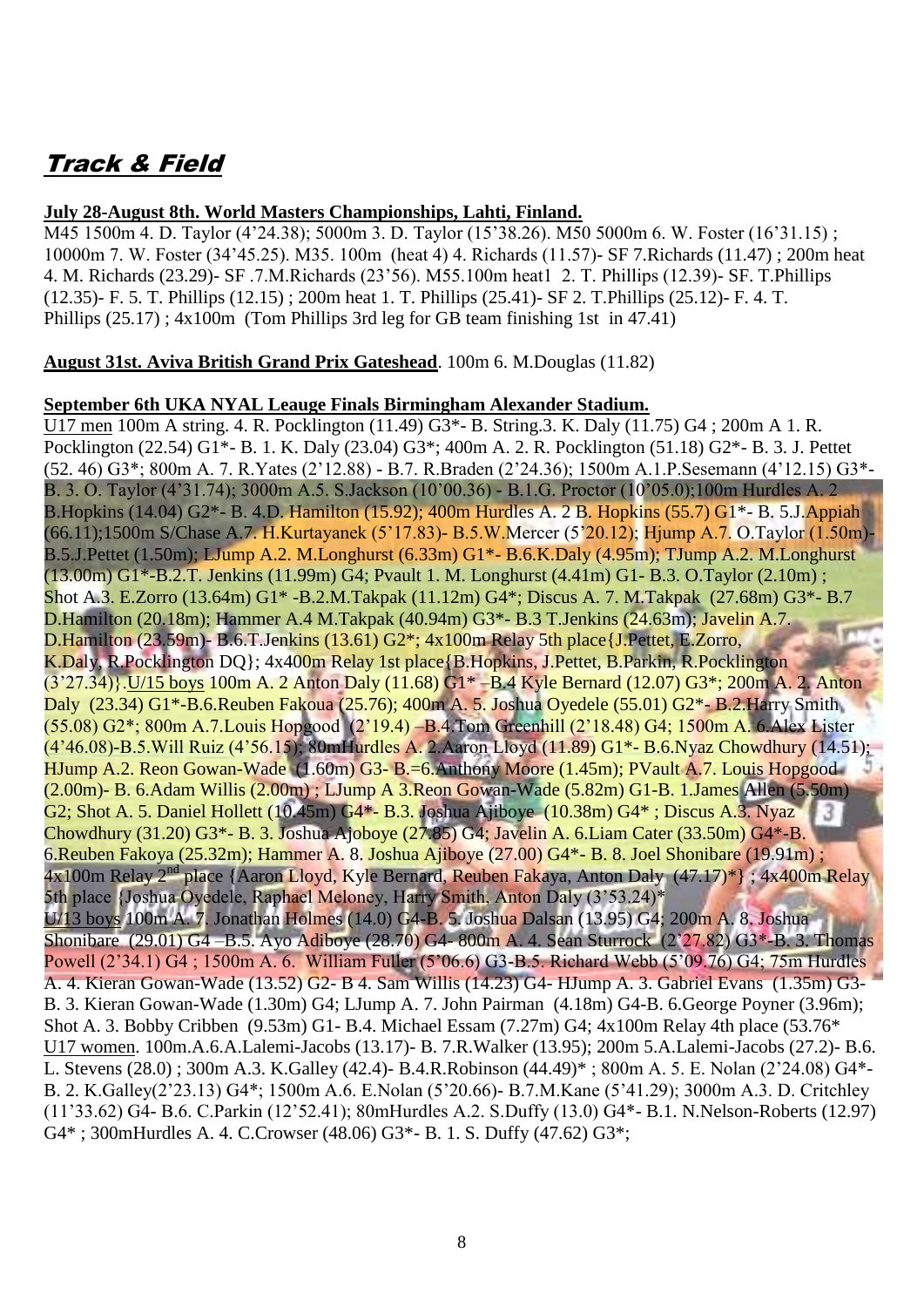Hammer A. 8.G.Cousins (18.31m)- 4. J. Nicole-Smith (17.20m) ; Discus A. 3.E.Penny-Duffy (27.73m) G4\*-B. 5. G. Cousins (16.27m); Shot A. 4.G.Cousins (8.28m) G4- B.5. G.Cousins (7.30m) ; Javelin A. 8. E. Penny-Duffy (25.55m)- B. 6. M.Fewster (18.32m) ; Ljump A. 4. S. Hurlock (4.66m)- B. 1.L. Stevens (4.48m) ; Tjump A. 6. L. Stevens (10.04m) G3- B. 2. S. Hurlock (9.68m) G4 ; Hjump A. 2. C.Lyston (1.60m) G2- B.1. C.Crouser  $(1.40m)$ ; Pvault A. 3. A. Huggins  $(2.80m) G3^*$ - B. 1. J Nicole-Smith  $(2.70m) G3^*$ ;  $4x100m$  relays 5th place {A.Lalemi-Jacobs, L. Stevens, C. Lyston, R. Walker (51.98)\*} ; 4x300m relays 4th place {C.Crouser, S.Duffy,E. Nolan, K. Galley, (2"58.13)}.U15 girls. 100m A. 2. Dina Asher Smith (12.13) G1\*- B. 1. Georgina Middleton (13.10) G3\*; 200m A. 2. Dina Asher-Smith (24.86) G1\*- B. 1.Rachel Dickens (26.43) G2\* ; 800m A. 6. Jessica Jones (2"29.39) G4- B. 2. Holly Fletcher (2"29.8) G4 ; 1500m A. 2. Saffron Salih (5"00.56) G3\*- B. 3. Amber Reed (5"15.48) G4 ; 75mHurdles A. 31. Rhiannon Jones (12.06) G2\*- B. 6. Rachel Gianni (13.11) G4 ; Ljump A. 3. Frances Read (4.79m) G2- B. 1. Jessica Moore (4.45m) G4 ; Hjump A. 3. Frances Read (1.50m) G2- B. 4. Jade Lay 1.35m); Discus A. 5. Eleanor Dumper (22.41m) G3- B.3. Shannon Stride (18.85m) ; Javelin A. 4.Elouise Edwards (25.09m) G3\*- B. 5. Robyn Borg (16.69m); Shot A. 5. Eleanor Dumper (9.53m) G2\*- B.7. Victoria Munt (5.81m) ; 4x100m 1st team {Georgina Middleton, Dina Asher-Smith, Rachel Dickens, Charlotte Rhule (49.56)}\* U13 Girls 75m A 3. Shannon Hylton (10.33) G1\* –B 1. Leah McDonald (10.57) G2\*; 150m A 4. Shannon Hylton (20.46) G1\*- B 2. Oshuwa Ogbeta (20.85) G2\*; 800m A 2. Janae Galley (2"30.64) G1\*- B. 2. Sonia Woolhouse (2"35.99) G3\*;1200m A 2. Georgina Kennedy (3"59.72) G1\*- B 2. Charlotte Rhule (4"13.53) G3\*- 70m Hurdles A 2. Aine Hurlock (12.25) G1\*- B 3. Grace Mcgrand (12.92) G3\*-; HighJump A 1. Shannon Clarke (1.43m) G1- B 1. Alex Wheelwright (1.35m) G2; Shot A 1. Ellie Lawrence (9.78m)G1\*-B 1. Jumoke Fatma (9.58m) G1\*; LJump A 3. Maya Bruney (4.36m) G1–B 5. Shannon Cordell (3.69m) ; 4x100m Relay 1st place { Leah McDonald, Oshuwa Ogbeta,Aine Hurlock, Shannon Hylton,  $(55.5)$ <sup>\*</sup>

McCain Extra. 4 x 400m relay 1st place. (P.Seseman, R.Yates, O.Taylor, D.Hamilton (3"48.26)} *Blackheath & Bromley finished 1st with 780.5 points to win NYAL Champions title.* \* AW grades

### **September 6th Southern Counties Vets AC, Track & Field Final, Ashford.**

M35 100m A string 4. R. Fox (13.0)- B.3. T. Phillips (12.7) ; 200m A. 5. T. Phillips (26.6)- B. 4. R. Fox (26.8)) ; 400m A.1.D.Paisley (51.9)- B. 2. R. Holt (56.7); 800m A.3. M.Airey (2"04.6)- B.2. K.Ewing (2"13.7) ; 1500m A.2. M.Airey (4"24.0)- B. 1.J.Thorpe (4"21.8); 3000m A.1.J.Thorpe (9"20.5)- B.2.A.Camp (10"02.9) ; 2000m walk 1. R.Mitchell (10"33.4); Hjump 4. R. Holt (1.50m) ; Ljump 6. A.Hardy (4"12m); Tjump 6. D. Wallington (8.78m); Pvault 1. A. Williams (3.70m) ; Shot 4. M.van den Dobbelsteen (9.13m) : Discus 5. M. van den Dobblesteen (25.97m) ; Hammer 6. G. Hickey (13.02m) ; Javelin 1. M. van den Dobblesteen (50.01m). M50.100m.4.C. Leon (13.5) ; 200m 4. C.Leon (28.0) ; 400m 2. R.Minting (58.9); 800m 1. R. Minting (2"13.9); 1500m 3. T. Soutar (4"53.3) ; 3000m 1. T. Soutar (10".00.7); 2000m walk 2. P. Hannell (11"18.8) ; Hjump 5.C.Leon (1.40m) ; Pvault 2.A.Hardy (3.10m) ; Ljump 2.C.Leon (5.30m) ; Tjump 2. C.Leon (10.79m) ; Shot 3.G. Hickey (8.40m); Discus 3.D.Wallington (23.34m) ; Hammer 5. C. Brand (20.67m); Javelin1.S.Langdon (47.42m). M60. 100m 5. J. Robinson (16.7) ; 400m 4. P.Hamilton (1"10.4) ; 800m 2. P. Hamilton (2"37.2) ; Hjump 3. J. Robinson (1.25m) ; Ljump 4. M. Martineau (3.64m) ; Shot 2. C. Brand (9.21m); Discus 2. C. Brand (32.74m). 4x100m relay 3rd . BBHAC (48.6) ; 4x400m relay 1st BBHAC (3"43.5). *BBHAC finished 2nd with 275 points*

**September 9th Watford Open.** 800m (race 10). 2. B. Russell (1:54.24)

**September 9th One Hour Run, Norman Park.** 1.T.Soutar (16,399m/*10.13 miles*)- 2. C. Keen (15,405m/*9.57 miles*)- 3. A.Tucker (15,230m/*9.46miles*)- 4.D. Beadle (15,050m/*9.35 miles*)- 5. P.Rogers (14,165m/*9.35 miles*)-6.J.Phelan (13,090m/*8.13 miles*)- 8.P.Hannell (9,925m/*6.17miles*)- 9.M. Harran (SWC) (9,587m/*5.96miles*)- 10. A.Pickering (9,550m/*5.93 miles*) (guide M, Cronin)- 11.D. Hoben (8,390m/*5.21 miles)*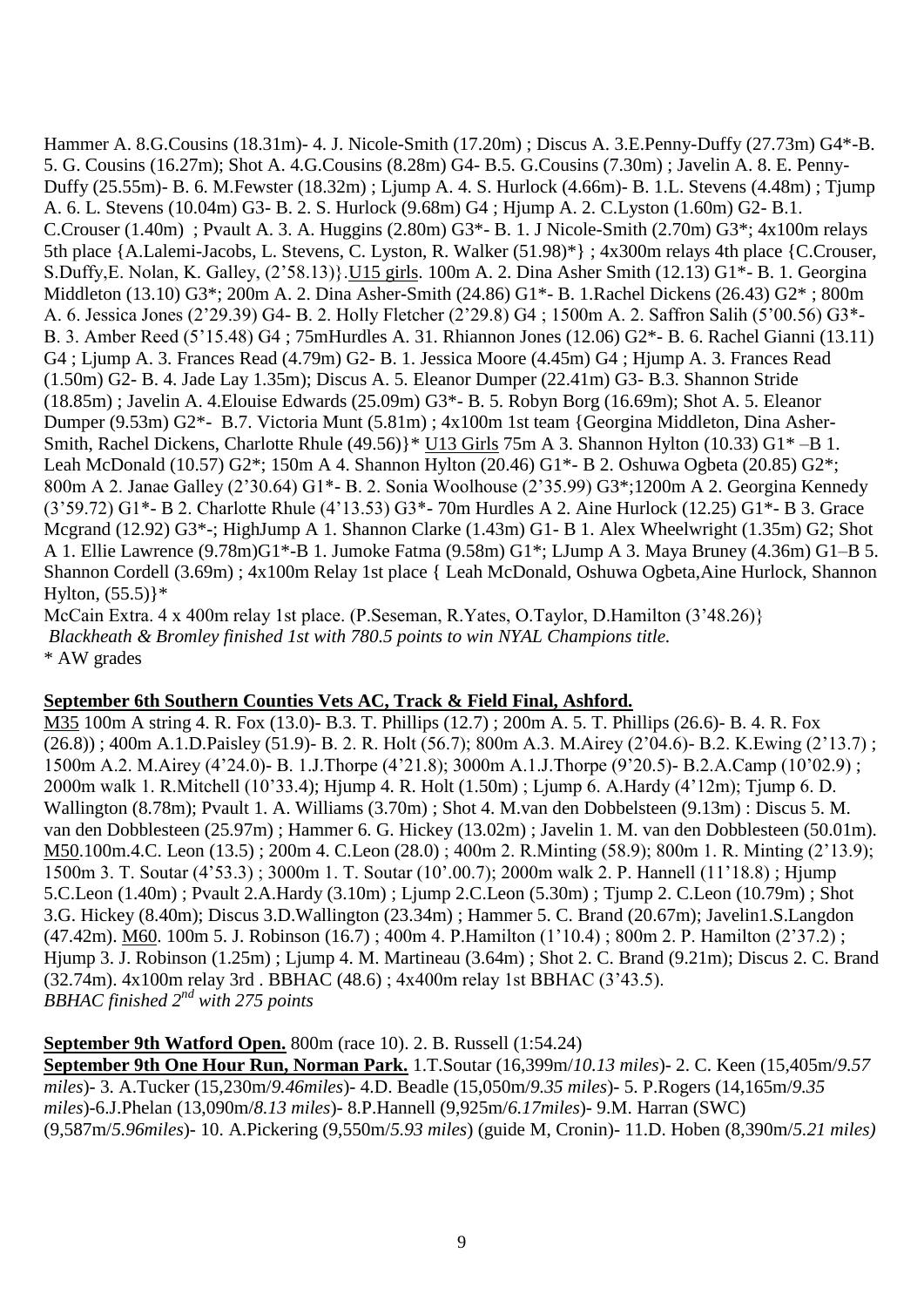**September 13th British Masters 10,000m, Oxford.** 1. P.Hamilton (39"34.79) **September 15th Pedros Cup, Szecsin, Poland.** W100m.7.M.Douglas (*G. Britain*) (11.72)

## **September 13th. National Junior Athletic League Final, Moorways Stadium,Derby**

100m A string 2. T. Gilling (10.81) – B string 4. M. Walcott (11.72) ; 200m A.4. T. Gilling (22.42)- B.3. R. Pocklington U17 (23.03) ; 400m A.5. L. Charles (49.56)- B. 3. A.Blair (50.57); 400m A. L. Charles (49"56)- B. 3. A. Blair (50"57); 800m A. 6. A Bruce-Littlewood (1"58.06)- B. 8 B.Parkin U17 (2"23.66) ; 1500m A.4. A Bruce-Littlewood (4"09.17)- B.8. C. Fraser (4"36.75) ; 3000m A.2..P. Sesemann U17 (8"54.09)- 2000m s/c A.2.A Bruce-Littlewood (6"21.1)- 3. H. Kurtyanek u17(7"11.0) ;110mH A.3.M Walcott (14.65); 400mH A. 3.B Hopkins u17 (55.43)- B.2. B.Parkin U17 (56.5) ; 2000m s/c 4. A. Bruce-Littlewood (6"15.34)- B.6. J. Clark (8"34.15);Discus A. 4. R. Al-Ameen (28.36m)- B 4 R. Norton (27.11m); Hammer A 6 R.Al-Ameen (42.78m)- B 4 M. Takpak (32.68m); High Jump A 8. R.Norton (1.70m)- B 8 J. Powell (1.60m); Javelin A 2. R. Norton (51.16m)-B.2. S Brown (40.20m); Long Jump A.6 M.Longhurst *U17* (6.15m)- B 6 J.Powell (5.12m); Pole Vault A 3.S.Brown (4.10m) - B 1.M.Longhurst *U17* (4.10m); Shot A - 5 E. Zorro (11.61m) –B. 5 R. Al Ameen (9.65m); Triple Jump A 8 T. Jenkins *U17* (11.79m) - B 8 T.Powell (10.77m); 4 x 100m 2nd place (E.Zorro, R. Pocklington, M Walcott, T Gilling) (42.41) ; 4 x 400m 6th place {( A Blair, B. Hopkins, B Parkin, L. Charles) (3"33.71)} Women 100m A 2. S. Solomon (12.61) - B 4 Kirstie Robinson (13.0); 200m A 7. F. Foster (26.53) B 1 S.Echel Thompson (25.47); 400m A .1 S. Echel Thomson (57.23) - B 3 S. McLellan (60.11); 800m A.6. A.De Matos (2"27.8)- B 3. K. Galley *U17(*2"21.73); 1500m A.6 E. Nolan *U17* (5"01.53)- B.5.R.Robinson *U17* (5"32.27); 3000m A .4 D.Critchley *U17*(11"19.03) - B.3 A.Mitchell *U17* (11"32.41); 100mH A 1 S. Solomon (14.26)- B 1 M. Southwart (15.55); 400mH A. 4 M. Southwart (1.05.12)- B.2 C. Crouser *U17*(1"08.84); 1500m S/c A 5 R. Smith (5"55.04)- B.2 M.Kane *U17* (6"08.63); Discus A. 1. S. Brown (47.52m)-B.1.S. Milner (40.02m); Hammer A. 3 S. Brown (43.58m)- B. 2. O. Jemiyo (41.28m); HJump A. 6. C.Lyston *U17* (1.50m)- B.2=C. Crouser (1.40m); Javelin A.3 S. McGuire (33.56m)- B. 5. S. Milner (26.21m); LJump A 7. L. Stevens (4.89m) –B.5 S.Hurlock *U17*(4.64m); PVault A 6 M. Southwart (2.15m); Shot A 1 S. Brown (13.77m) - B.1. S. Milner *U17* (10.82m); TJump A 6 L. Stevens *U17*(10.46m) –B. 6. S. Hurlock *U17* (9.83m); 4x100m Relay 2nd place B&B ( M. Southwart, S.Solomon, G. Sheppard, K. Robinson (48.88)); 4x400m Relay 2nd place B&B (S. McLellan, K. Galley, F. Foster, S. Echel Thompson (3"54.99)) *Blackheath & Bromley finished 3rd with 443.5 points*

**September 19th BUPA Great North Athletics Ashes, Gateshead.** W100m. 2. M. Douglas (*England*) (17.18) **September 19th European Champion Clubs Cup, Tusla, Bosnia.**

Girls B final. 100m. 2. S. Solomon (12"43) ; 200m 4. G. Sheppard (26.87) ; 400m 2. S. Etchel-Thompson (56.34) ; 800m 5. K. Cosby (2"27.82) ; 1500m 3. D. Critchley (5"08.87) ; 3000m 5. M. Kane (11"54.93) ; 100mH 1. S. Solomon (14"06) ; 400m H 2. M. Southwart (64.49); 3000m s/c 2. R.Smith (13"22.33); Hjump 3. J. Matthews (1.60m); Ljump 1.Ugen (6.03m) ; Tjump 6. S.Hurlock (9.74) ; Pvault 1.C.Moore (3.30m) ; Shot 1. S. Brown (14.02m) ; Discus 3. S. Milner (39.65m) ; Hammer 3. S. Brown (43.70); Javelin 6. S. McGuire  $(22.39m)$ - ; 4x100m relays 1st. (M. Southart, S. Solomon, G. Sheppard, K. Robinson {48.57}) ; 4x400m  $2<sup>nd</sup>$  K. Cosby, C. Crouser, M. Southwart, S. Etchel-Thompson {4"01.37}) *BBHAC 1st with 80 points* **September 23rd Watford open grade evening.** 100m (heat 6) 2. T. Olubi (11.33) ; 200m 2. T. Olubi (23.03) **September 26th Jim Day Memorial Pole Vault Meeting, Norman Park.** 

U17m. 1.M.Longhurst (4.22m). u17w J. Nicole-Smith (2.92) U23m =1.N. Moore (4.02m) M55 1. A.Williams (3.72m)

**October 7th Leeds Varsity match 400m.** 1. R. Davies (*Leeds University*) (52.4)

**October 13-18th World Masters Games, Sydney.** Women 55. 100m 1.H.Godsell (13.78) ; Men 55. Pvault 2. A. Williams (3.50m) ; mv45.1.D.Brand (57.17m) *complete results in December Courier*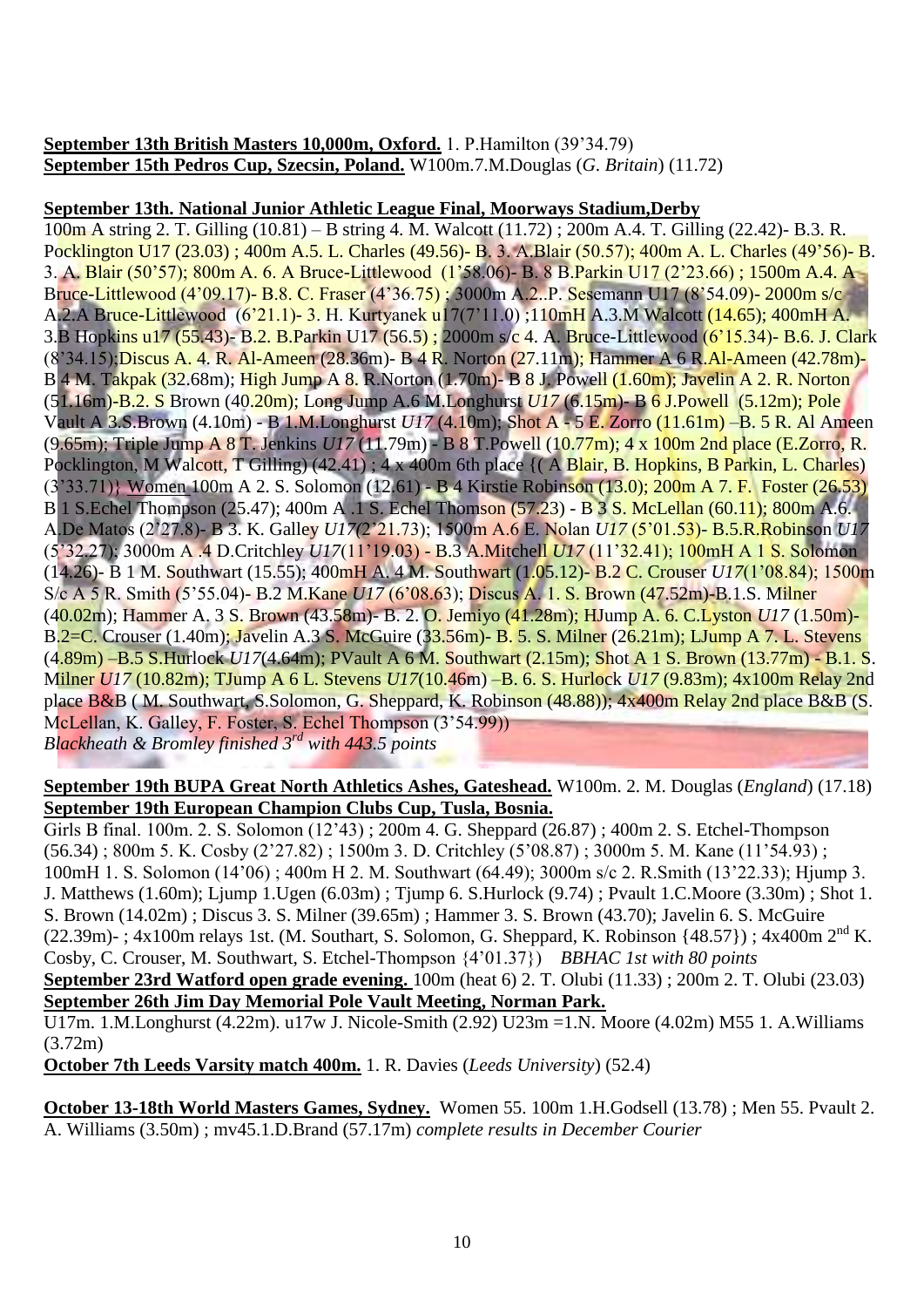

A few images of a momentous day in the club's summer season



We are the champions ! The victorious NYAL teams in rehearsal for their performance of the song at the Freddie Mercury Tribute evening a few weeks after winning the trophy in Birmingham.